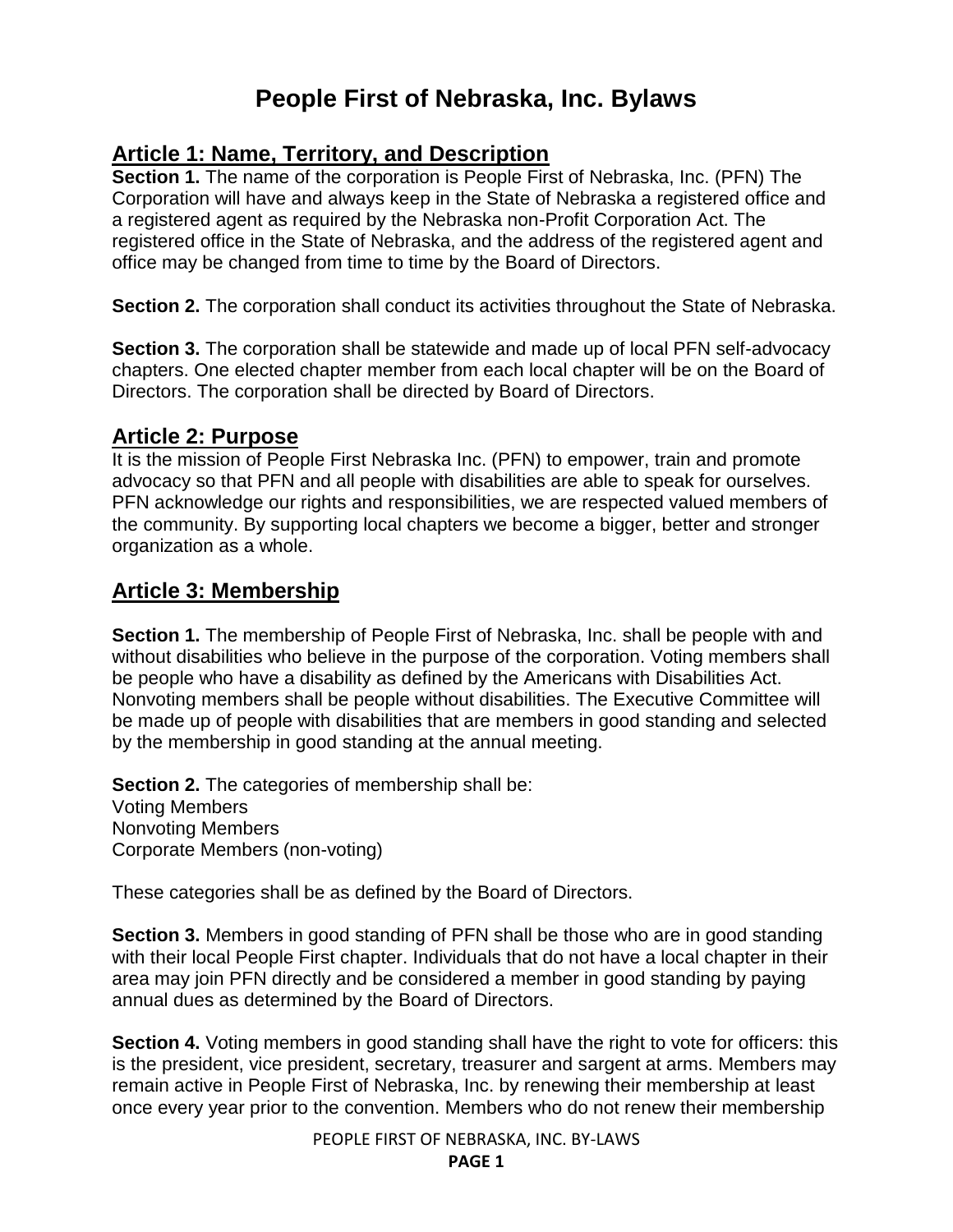will be considered inactive and will be dropped from the membership role. Any active member on the membership role who also belongs to a local chapter will be eligible to hold office and vote on all business and questions at the annual business meeting. If a local chapter does not participate in PFN then members will not be considered members in good standing. Each local chapter must participate in Board activities.

**Section 5**. The Chair will form a nominating Committee at the Spring Board Meeting. The individuals on this committee will be people not interested in running for the positions open. Nomination for each position will be done by submitting all the required documents in the nominating packet that will be sent to each chapter from PFN State Coordinator. The individual nominated must agree to be nominated and must have support from the chapter to carry out the duties of the office. The completed packet is then returned to State Coordinator and then distributed to the nominating committee. Only those nomination packets that are complete and sent by the due date will be accepted. The nominating committee will narrow list of nominees down to 3 most qualified candidates, based on review of submitted materials. The slate of officers will be sent to chapters at least 30 days prior to the conference.

**Section 6.** Elections will be conducted at the annual conference. All chapters must submit to the PFN State Coordinator. This process will be determined in the next year. All candidates will be given the same amount of time to introduce themselves at the annual meeting, then the meeting will be dismissed for lunch. All Voting Members will vote during the designed time at the designated location. Ballots will be counted; in the event of a tie there will be a coin toss by individual with no connection to PFN. The winners will be announced at the annual Awards Banquet.

**Section 7.** Control of this corporation will rest with the Board of Directors and/or the membership. Any action of the officers or Board of Directors will be subject to review by the membership at the annual business meeting, or at a special meeting called for that purpose. An action of the officers or Board of Directors will be undone by 70% member vote of the active members present, (present can mean in person, conference call, video conferencing, or other electronic conferencing) provided a quorum exits.

**Section 8.** Any member whose actions are against the interest of People First of Nebraska, Inc. may be removed by the Board of Directors after a review of the complaint and by a 70% majority vote provided a quorum exists.

**Section 9**. No member shall make representations to any public official or body, or speak or write publicly in the name of People First of Nebraska, Inc. without the written approval of the Board unless directed or assigned by the Board. Approval must be in writing and signed by three (3) Board members. Statements made by members must be based on principles and beliefs already approved by People First of Nebraska, Inc., and/or the Board of Directors.

**Section 10.** General membership meetings will be held at the annual convention.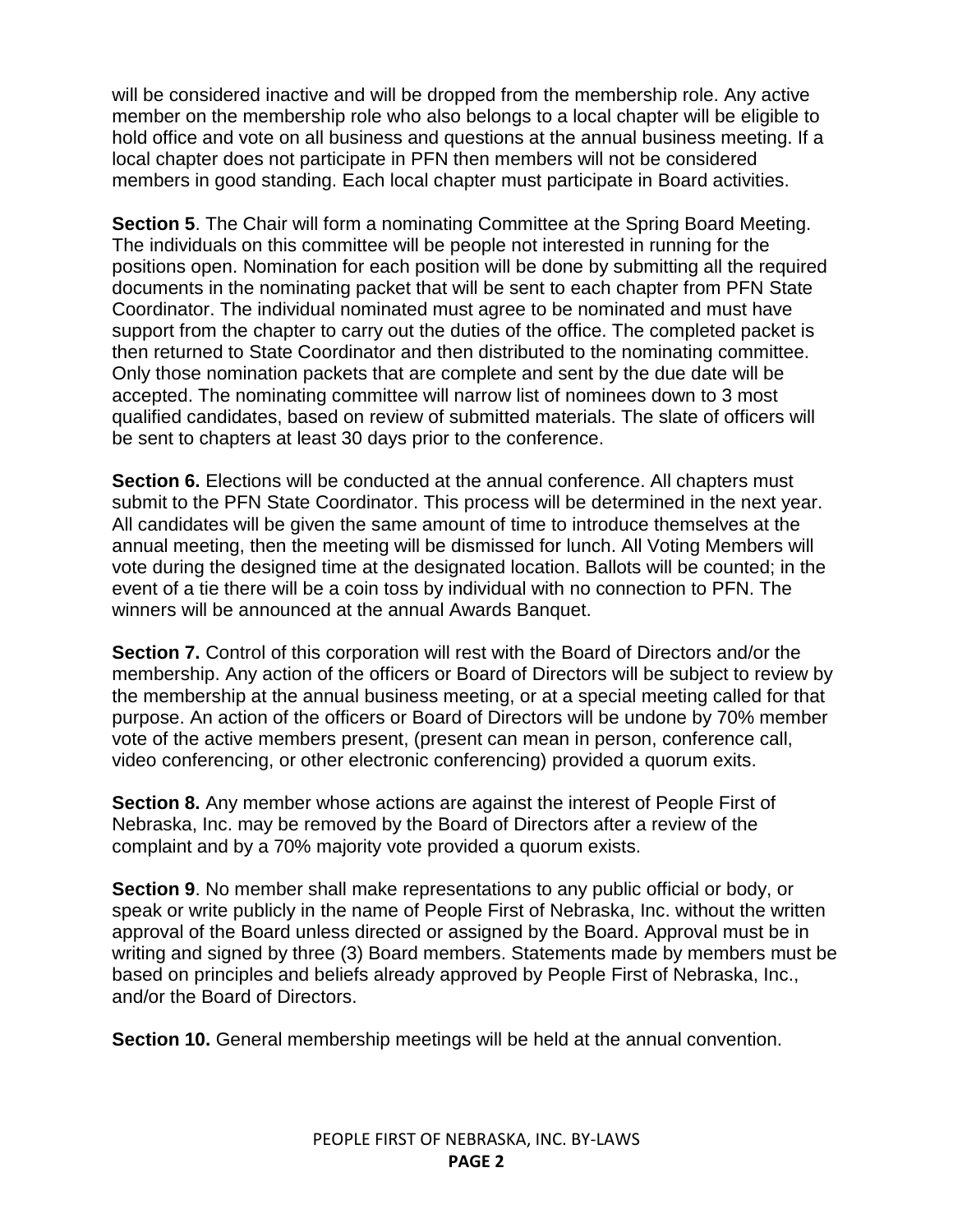**Section 11.** State Coordinator. This will be revised in the next year. When a member registers at the conference he/she must receive voting card. The appearance of the card will be determined by the Board

**Section 12.** Quorum will be 50% of the local chapter representatives plus one present at the meeting.

## **Article 4: Board of Directors**

**Section 1.** Control of this corporation will rest with the Board of Directors and/or the membership. Any action of the officers or Board of Directors will, be subject to review by the membership at the annual business meeting, or at a special meeting called for that purpose. An action of the officers or Board of Directors will be undone by 70% member vote of the active members present, (present can mean in person, conference call, video conferencing, or other electronic conferencing) provided a quorum exits. The affairs of People First of Nebraska, Inc. shall be managed by a Board of Directors, which shall control the assets of the corporation and determine its policies with the assistance of committees.

**Section 2.** The Board of Directors shall consist of an active representative from each local chapter of People First of Nebraska, Inc.

To be considered a chapter, a local group must meet the following criteria:

(1). Willingness to receive support to the chapter and to learn about self-advocacy (from the local chapter advisor, the State Advisor, and the Self-Advocacy Organizer);

- (2). Sign of a commitment to People First and self-advocacy;
- (3). Hold meetings on a monthly basis;
- (4). Having elected officers; and,
- (5). A commitment to learning about self-advocacy and act on issues they see,
- (6) Chapters should not combine monthly meeting with other organizations meetings,

(7) All chapters must have President, Vice President, Secretary, Treasurer, Sargent of Arms.

(8) Each chapter will determine their own Board Representative and Alternate Representative and notify the Secretary and/or State Coordinator of any changes at least 24 hours in advance of any Board meeting.

. Local groups that do not meet the chapter criteria may apply to the People First of Nebraska, Inc. Board of Directors for affiliate status. An affiliate may meet one or more of the chapter criteria but falls short of meeting all the chapter criteria.

Members of the board shall include five elected officers, elected representatives from local chapters. Each local chapter will elect one person from their local member unit to be a representative on the Board.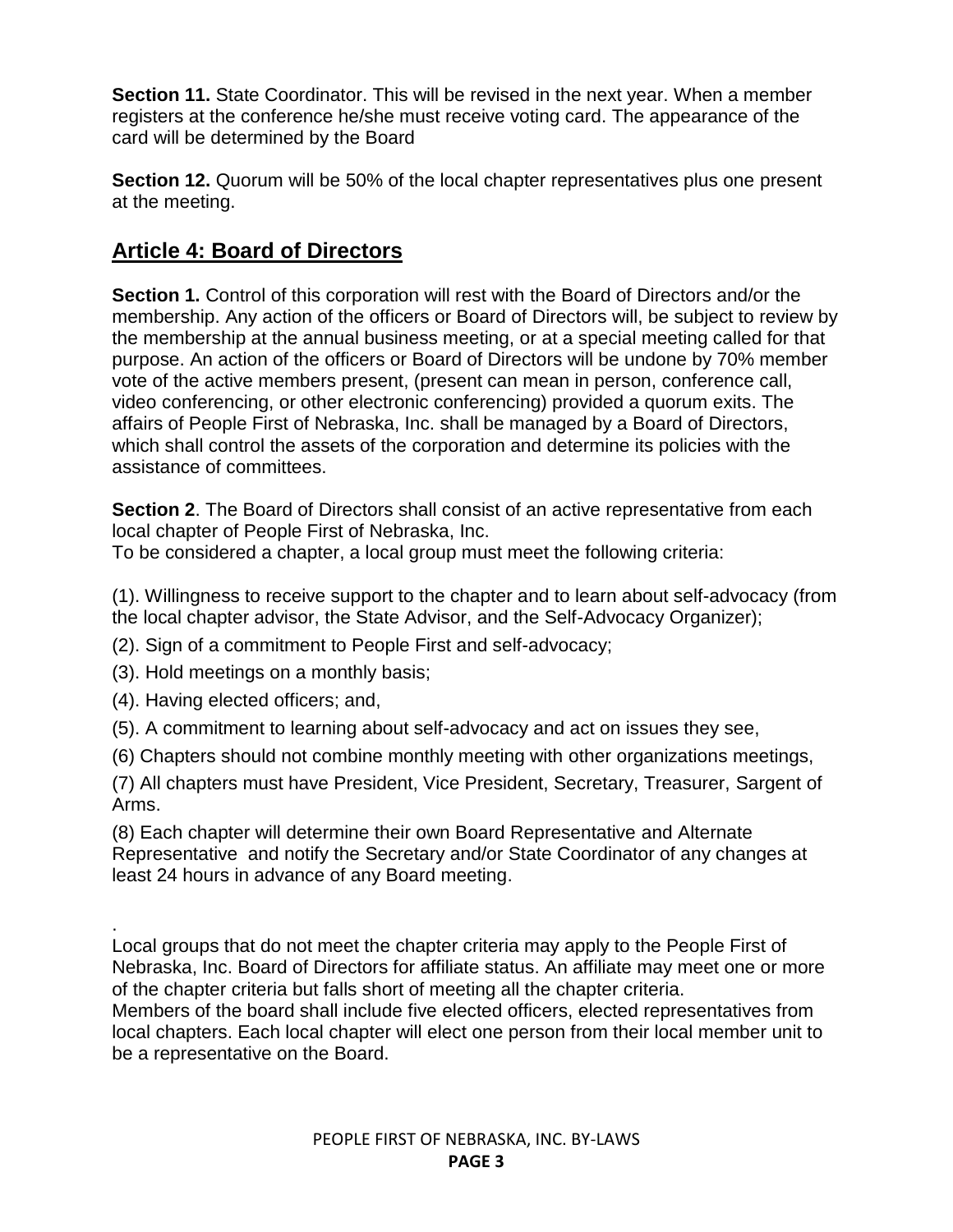**Section 3.** Each Board member shall be elected for a three-year term. Elections of the Board shall be staggered. The position of President, Treasurer and Sargent at Arms shall be elected starting in October, 2014 at the Annual Convention and the position of Vice President and Secretary shall be held the next year. The officers will be selected by a vote of members in good standing. All directors of the corporation shall remain in office until their successors are respectively elected by their chapters. No person shall be eligible to serve more than two consecutive three year terms as a director

**Section 4**. The Board of Directors shall meet at least four times a year (quarterly). The time and place of the meeting shall be designated by the Board members. A quorum, consisting of 50% of the local chapter representatives plus one, will conduct the general business of the Board.

**Section 5**. Special meetings of the Board may be called by the president or any two (2) Board Members.

**Section 6**: No outside organization or association can have authority over any local chapter. All chapter members must have complete and total control of their local chapter.

**Section 7.** No member of the Board of Directors may receive money or gifts for serving as a Board member. Each chapter will be reimbursed for one vehicle's mileage to attend each Board meeting at an established rate as funding allows.

**Section 8**. If anyone finds it necessary to resign from the Board shall notify the President of People First of Nebraska, Inc. and State Coordinator in writing distributed to all Board Members: The local chapter of the residing Board member shall nominate a new candidate to complete the unexpired term.

**Section 9**. The Board shall reserve the right to remove any Board member whose actions are against the principles or interests of People First of Nebraska, Inc. following a thorough review of the accusations. An individual's membership on the Board of Directors may be terminated if a member fails to attend two successive meetings of the Board of Directors without adequate cause. Adequate cause is defined to include illness of the individual or an immediate member of the individual's family, attendance at a funeral, or any other event acceptable to a majority of the votes cast prior to a special meeting of the Board of Directors which was called for the removal of member of the Board. Written notice of the intent to remove a member of the Board of Directors for failure to attend two successive meetings will be mailed to the member who is to be removed {10) working days before the meeting of the Board of Directors at which the action is to be taken.

## **Article 5: Duties Of officers**

**Section 1.** The Executive Committee shall consist of a President, Vice-President, Secretary, Treasurer, and Sargant at Arms. A representative on the People First of Nebraska, Inc. board should have at least one-year experience with People First of Nebraska, Inc. before running for the Executive Committee / Officer's position. No officer shall serve more than two consecutive terms in the same position. A term shall be one election period.

PEOPLE FIRST OF NEBRASKA, INC. BY-LAWS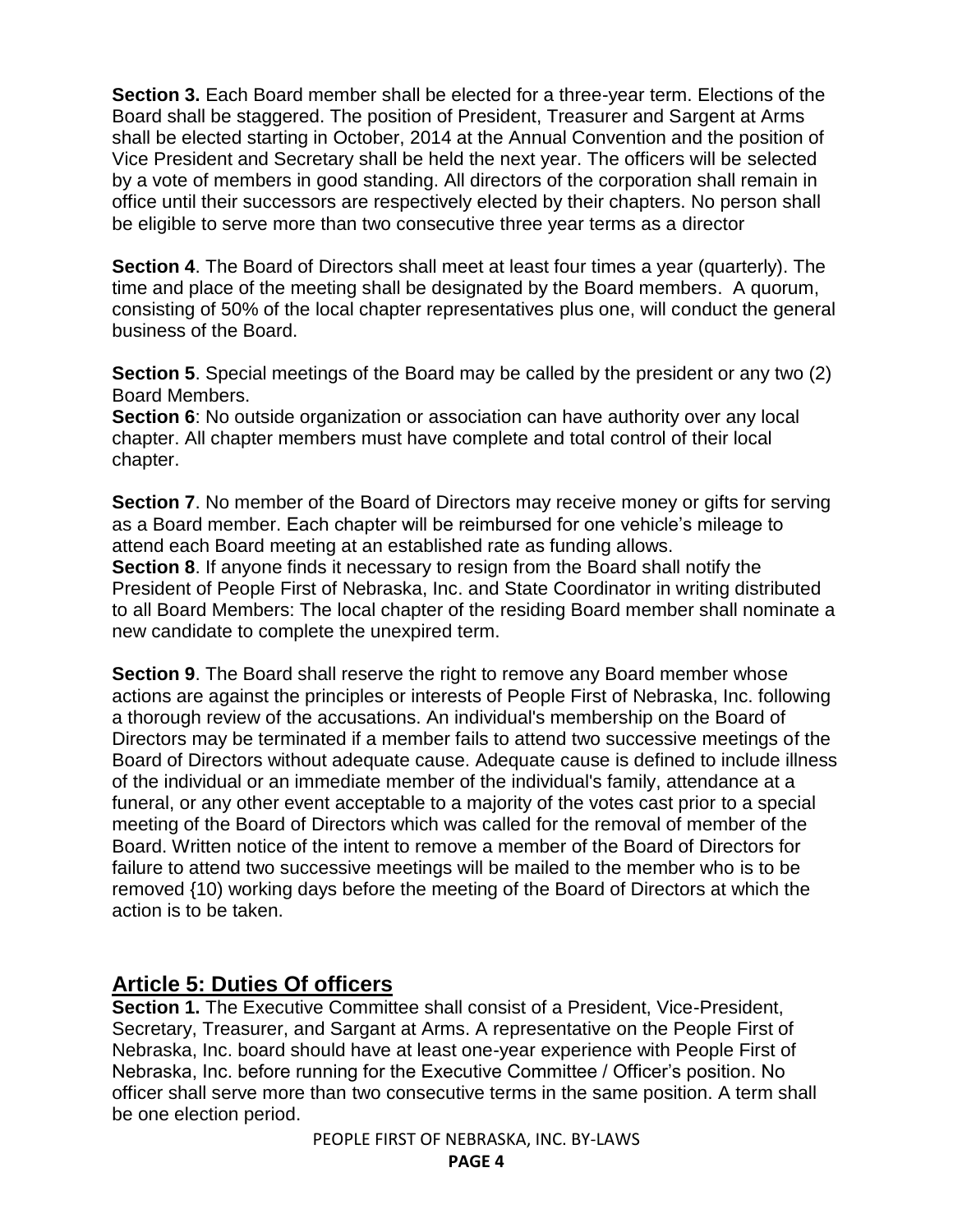**Section 2.** The President shall:

A. Be the Chairperson of the Board and lead all meetings of the Board of Directors

B. Ability and availability to communicate (e-mail, mail, telephone, personal contact) and network with other members in their own region and wherever else necessary or requested.

C. Ability to get support to do the things they have difficulty with (reading, writing, traveling, etc.)

- D. Ability to work with others cooperatively
- E. Ability to get along with people
- F. Have the support of people in their area
- G. Good character...honest, truthful

H. Ability to travel (with or without assistance) and follow through on commitments

- I. Ability to get time off to come to meetings
- J. Ability to express (communicate) yourself in one way or another

K. Ability to get things done

- L. Ability and willingness to follow the bylaws
- M. Willingness to work with other Board members to do fundraising
- N. Willingness to participate in long meetings
- O. Ability to have fun

P. He or she shall appoint the chairpersons of all committees with the approval of the Board, and may appoint special committees as required

Q. Perform the duties usually associated with the office of President.

R. The President may sign all legal documents of the corporation except where the signing has been delegated to another board member. Delegation of any signatures should be voted upon by the Board and recorded in the meeting minutes.

S. May invite Past President to attend meetings as non-voting member

**Section 3. The Vice president shall:** 

A. Succeed to the presidency in case of a vacancy in that office

B. Perform the duties of the president in his or her absence

C. He or she shall be responsible for any duties that may be assigned to him: or her by the president or Board of Directors.

#### **Section 4**. The Secretary shall:

A. Handle the correspondence of People First of Nebraska, Inc.,

B. Maintain a record of all proceedings of all meetings of the general membership and the Board of Directors.

PEOPLE FIRST OF NEBRASKA, INC. BY-LAWS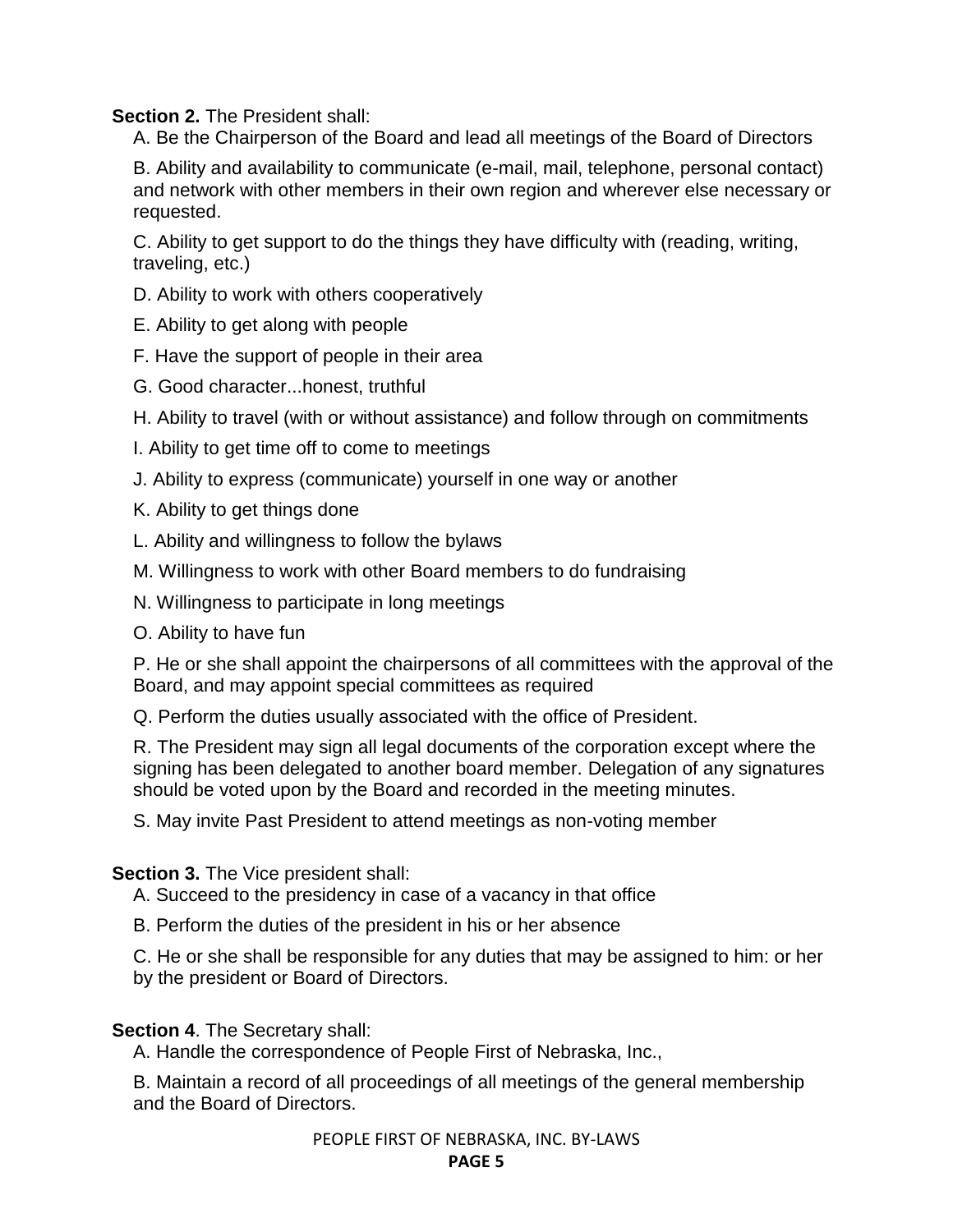C. Maintain all records (except financial records) of People First of Nebraska, Inc.

#### **Section 5**. The Treasurer shall:

A. Receive all monies of People First of Nebraska, Inc

B. Maintain a complete and accurate account of all funds received and disbursed

C. Deposit and disburse all such funds.

D. All checks against People First of Nebraska, Inc.'s account must be signed by two individuals. One signatory will be the Treasurer or one other Board Member selected by the Board, and the second signatory will be either of the two State Advisors selected by the Board.

E. Present an annual report to the membership listing all receipts and disbursements made during the fiscal year and Board Meetings.

**Section 6**. Sargant of Arms shall:

A. Assist the President in keeping order of the meeting

B. Keep the meeting focused on the agenda and on time

C. Assist by helping hand out any materials needed during the meetings

D. Anything else that the President may need to keep the meeting going smoothly.

**Section 7**. The duties of the local chapter Board representatives shall be:

A. Develop contacts within your chapter area

B. Take information back and share it with your chapter

C. Communicate with the other representatives and advocacy organizations within your chapter area

D. Actively and appropriately participate at local chapter meetings, Board meetings and committee meetings, and People First of Nebraska, Inc. activities.

Each of the officer & Board Representatives positions shall have the support needed to fulfill the duties of their position.

## **Article 6: Committees**

#### **Section 1. Standing Committees**

There shall be: Executive Committee, Public Relations, Membership Committees, Convention Committee and the Legislation Committee. The Board of Directors may establish other committees, both standing and temporary, as needed to complete the work of the corporation.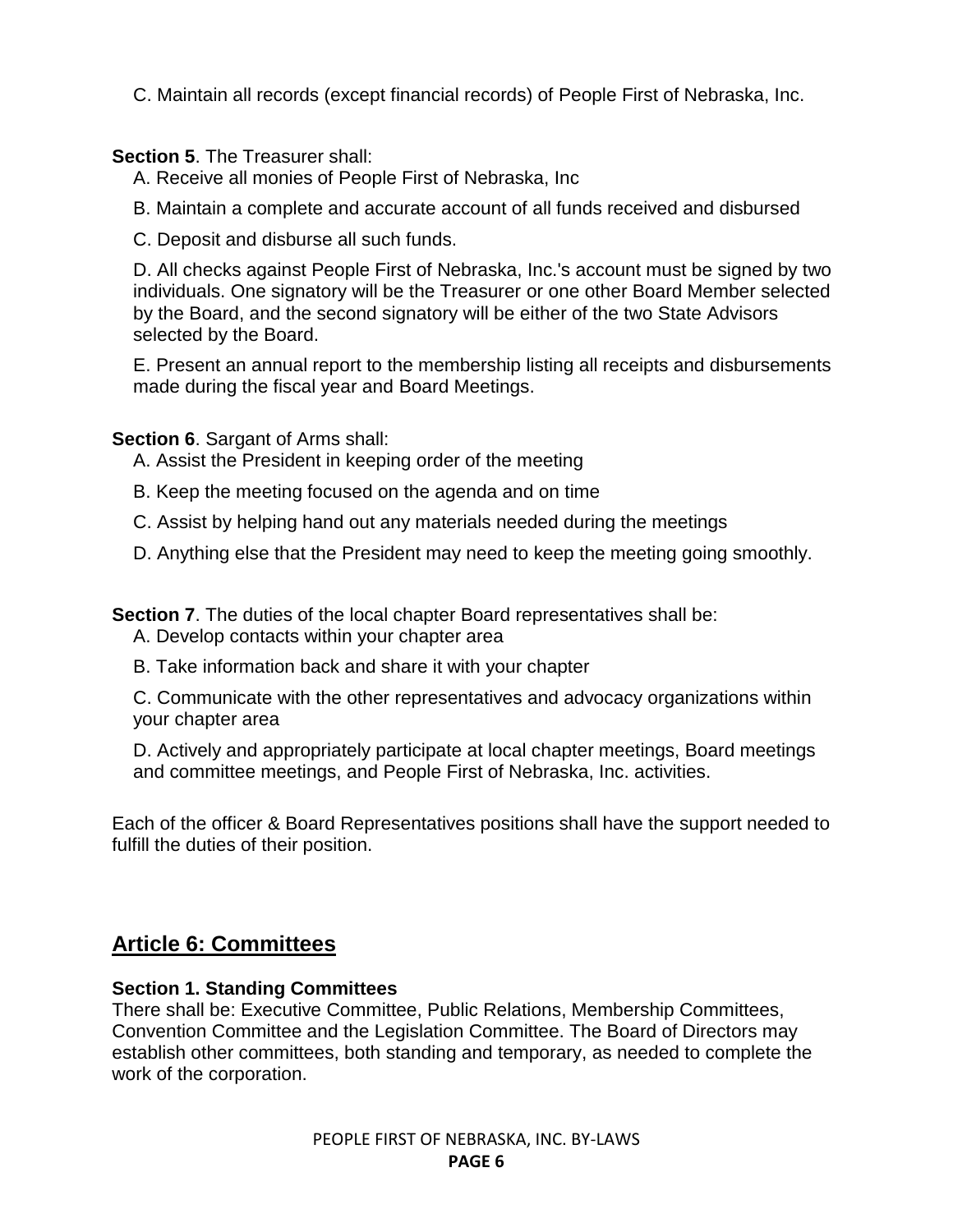#### **Section 2. Executive Committee**

The Executive Committee shall consist of the Board officers (President, Vice President, Secretary , Treasurer and Sargant at Arms) of the corporation and shall be empowered to conduct business and manage affairs between board meetings.

A. Any decisions made by the Executive Committee will be brought before the full Board for a vote of support.

#### **Section 3. Legislation Committee**

The Legislation Committee shall monitor and give input on legislation, legal issues, and regulations affecting people with disabilities.

#### **Section 4. Membership Committee**

All board members are expected to develop and promote membership in the local chapters and the state chapter.

#### **Section 5. Public Relations (PR) Committee**

The PR committee will be made up of Board members and Advisors to produce Newsletters, Facebook, brochures and other written material to represent People First of Nebraska, Inc.

#### **Section 6. Conference Committee**

The role of the Conference Committee will be to oversee the planning of the Annual Conference, to insure meals, registration, agenda, hotel plus any other related items are addressed**.** 

## **Article 7: Finances**

#### **Section 1. Fiscal Year**

The fiscal year of the corporation shall begin on October 1 and end on September 30.

#### **Section 2. Funds**

All funds received by the corporation shall be credited to People First of Nebraska, Inc. and deposited in accounts designated by the Board of Directors. All checks drawn by the corporation shall be signed by two individuals, the treasurer or another Board Member designated and a State Advisor.

**Section 3. Accounting** All funds and expenditures shall be accounted for according to appropriate accounting procedures and shall be supervised by the treasurer

## **Article 8: State Advisors**

Advisors are non-voting members of People First of Nebraska, Inc. appointed by the Executive Committee and approved by the full Board, who are willing to actively support the goals of People First of Nebraska, Inc. and to assist the Board of Directors. Advisors and helpers for People First of Nebraska, Inc. should assist members in understanding presented information and materials whether written or verbal without taking over the responsibilities of the board. There will never be more than 4 State Advisors.